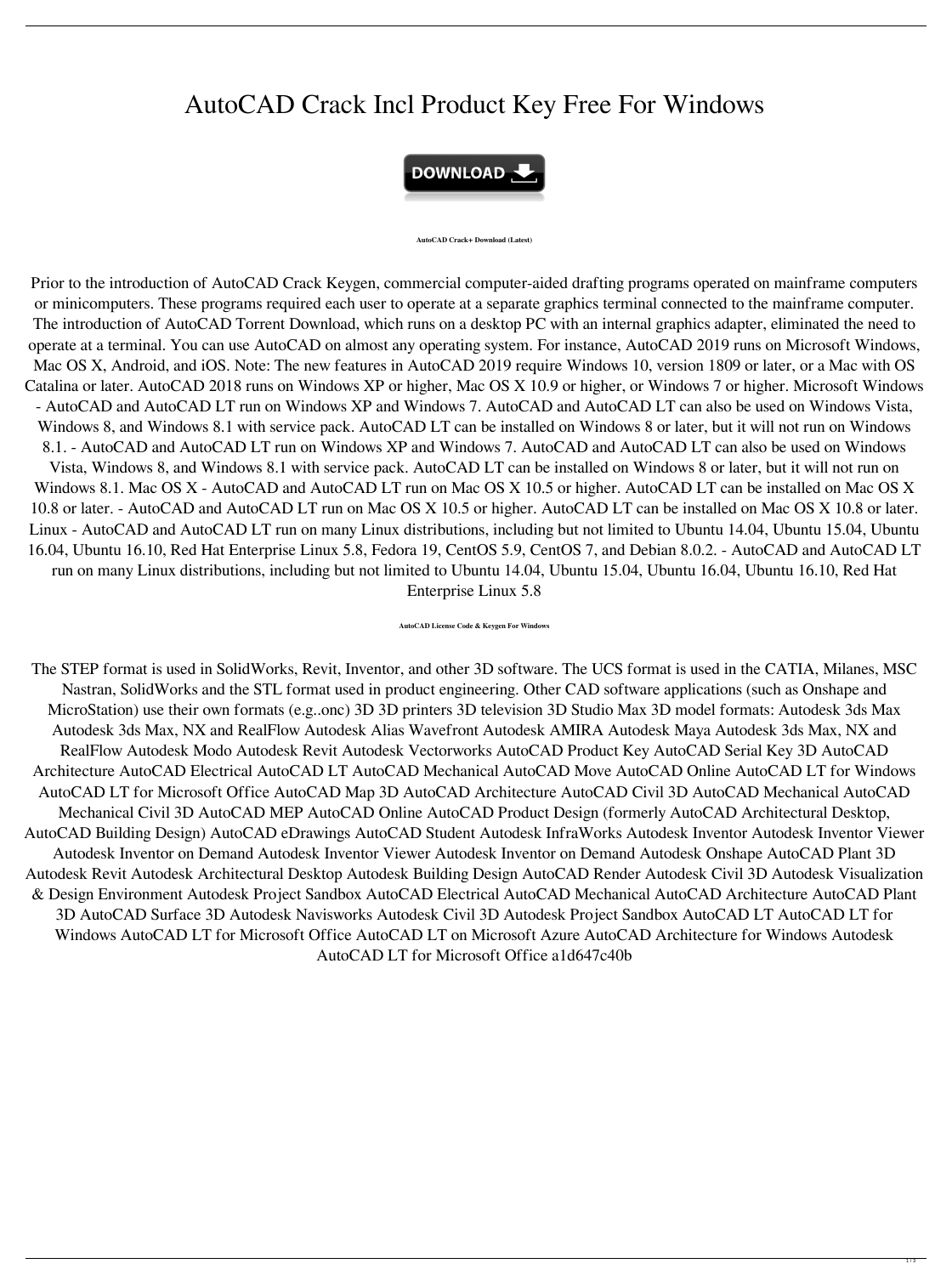**AutoCAD With Registration Code Free Download [Win/Mac]**

Open the Autocad.dwg file and apply keygen from that.dwg file. INTRODUCTION =========== A significant number of human body's body organs are arranged in a complex manner. In this arrangement, anatomic organs must have the essential abilities to adapt their functions to other organs so that all organs maintain their functions. The placenta must respond to the needs of the fetus and to the presence of the mother. Therefore, it is not difficult to assume that many diseases related to the placenta (toxoplasmosis, toxocariasis, preeclampsia, and preterm labor) may be related to anatomical distortions and functional alterations. As a result, we performed a study to analyze the placental volume and placental 3D shape during normal gestation and determine whether there were differences in the placental volume and placental shape between normal and pathological gestations. In this study, we also analyzed the correlation between the placental volume and the placental shape and determined whether placental volume and placental shape have any correlation with gestational age. MATERIALS AND METHODS ===================== We studied 23 patients with normal gestation (12 first trimester and 11 third trimester) and 24 patients with placenta previa (11 first trimester and 13 third trimester) from our hospital's perinatology service (Figure [1](#F1){ref-type="fig"}). Exclusion criteria were as follows: patients with pregnancy induced hypertension, gestational diabetes, placenta previa with additional medical problems such as a history of liver disease, diabetes mellitus, nephropathy, and active disease. Additionally, patients who were not able to have magnetic resonance (MR) images taken due to a pacemaker or a body implant, as well as patients with fetal anomalies, were excluded. Fetal anatomy was evaluated using a MR compatible 3D-array surface coil scanner (Toshiba MRI, Japan) with the patient in the supine position. All MR scans were performed using the same protocol. The field of view was 14cm  $\times$  14cm and the acquisition time was 6 minutes. The total MR imaging volume was acquired using a 3D fast-fieldecho (FFE) pulse sequence. No intravenous gadolinium contrast agent was administered. T1-weighted FFE images were acquired in the axial and sagittal planes at a thickness of 0.6mm

**What's New In?**

For the first time, you can import and export native CAD profiles. (video: 1:47 min.) With AutoCAD 2023, you can now import and

export native CAD profiles. 3D Design and Modeling: Enhanced model access. We improved the experience of navigating and working with models. We improved the experience of navigating and working with models. More accurate models. Our model technology has increased fidelity to the drawing and the underlying model, so you'll see more accurate, detailed models. (video: 1:35 min.) Our model technology has increased fidelity to the drawing and the underlying model, so you'll see more accurate, detailed models. (video: 1:35 min.) Faster and better annotation. By expanding the underlying annotation model, we've enabled faster and better annotation. (video: 1:40 min.) By expanding the underlying annotation model, we've enabled faster and better annotation. (video: 1:40 min.) Enhanced rending. We improved the consistency of rendering by applying transforms in the modeling environment, along with per-element transformations. (video: 1:20 min.) We improved the consistency of rendering by applying transforms in the modeling environment, along with perelement transformations. (video: 1:20 min.) Improved text management. Now, you can create, manage, and edit multiline text as well as paragraph text. (video: 1:19 min.) Now, you can create, manage, and edit multiline text as well as paragraph text. (video: 1:19 min.) Annotation-based linking. Now, you can automatically link components on the same sheet. (video: 1:44 min.) Now, you can automatically link components on the same sheet. (video: 1:44 min.) Compact models. Now, you can use the new Compact model option to export models to compact formats such as AutoCAD Drawing and DWG. (video: 1:45 min.) Now, you can use the new Compact model option to export models to compact formats such as AutoCAD Drawing and DWG. (video: 1:45 min.) Utilities: Access to our rich array of new CAD and PLM functionality through robust workflows: Autodesk® AutoCAD® 2020 for Android™: Autodesk